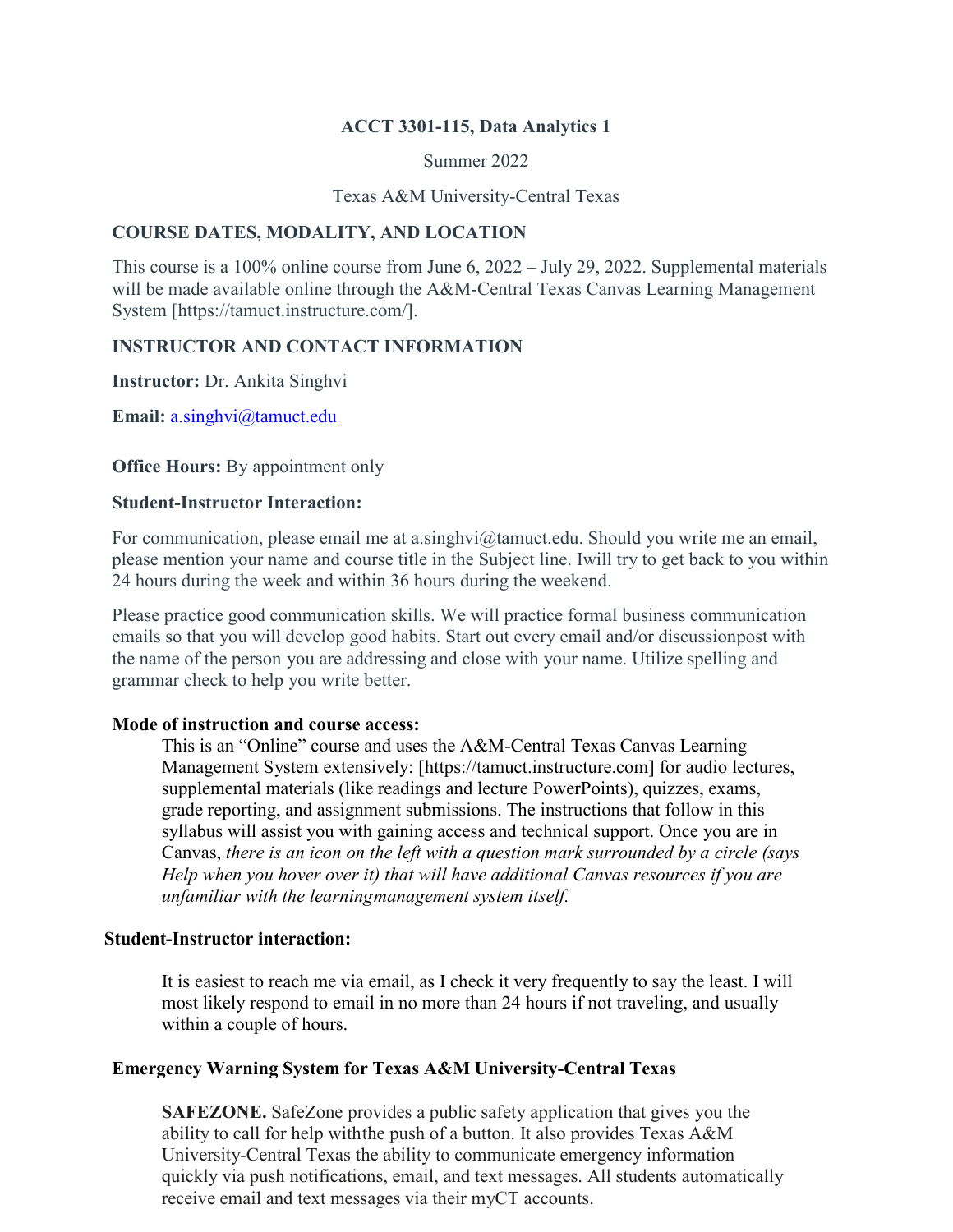Downloading SafeZone allows access to push notifications and enables you to connect directly for helpthrough the app.

You can download SafeZone from the app store and use your myCT credentials to log in. If you wouldlike more information, you can visit the [SafeZone](http://www.safezoneapp.com/) website [\[www.safezoneapp.com\]](http://www.safezoneapp.com/).

To register SafeZone on your phone, please follow these 3 easy steps*:*

- 1. Download the SafeZone App from your phone store using the link below:
	- o [iPhone/iPad:](https://apps.apple.com/app/safezone/id533054756) [https://apps.apple.com/app/safezone/id533054756] o [Android Phone / Tablet](https://play.google.com/store/apps/details?id=com.criticalarc.safezoneapp)
		- [https://play.google.com/store/apps/details?id=com.criticalarc.safez oneapp]
- 2. Launch the app and enter your myCT email address (e.g.  $\{name\}(\mathcal{Q})$  tamuct.edu)
- 3. Complete your profile and accept the terms of service

# **COURSE INFORMATION**

### **Course Overview and Description:**

### **Course Overview:**

The goal of this course is to introduce and develop the skills required for an analytics mindset in accounting. Students will be introduced to and learn to apply the concepts of data scrubbing, data preparation, data quality, descriptive data analysis, data manipulation, and data visualization using various data analytic tools to prepare reports and solve problems using statistical data analysis.

# **Course Description:**

The combination of computerization and automation of many accounting tasks as well as the explosion of available data is changing the accounting profession. To address this, accountants are increasingly required to have an analytics mindset to perform their jobs. Building upon the fundamentals of accounting learned in prior courses, *Introduction to Data Analytics for Accounting* explores accounting concepts through the application of data analytics. We recognize students need to not only develop the skills to ask the right questions, but to learn how to use tools they may encounter in the workplace such as Excel® to examine and analyze data, and then effectively interpret results to make business decisions. This analytics mindset is crucial early in the study of accounting to meet the demands of today's accounting jobs.

*Introduction to Data Analytics for Accounting* provides a framework for developing a Data Analytics mindset we refer to as the **AMPS model:**

- **Ask the Question (Chapter 1).**
- **Master the Data (Chapters 2–4).**
- **Perform the Analysis (Chapters 5–9).**
- Share the Story (Chapter 10).

This model is used throughout the text in conjunction with the various types of analysis accountants need to perform. The labs follow this framework to reinforce the analytical process. Chapter 11 acts as a capstone, providing two projects applying the complete AMPS model. The first project guides students through analyzing Lending Club loans, while the second offers the framework for students to address their own accounting question.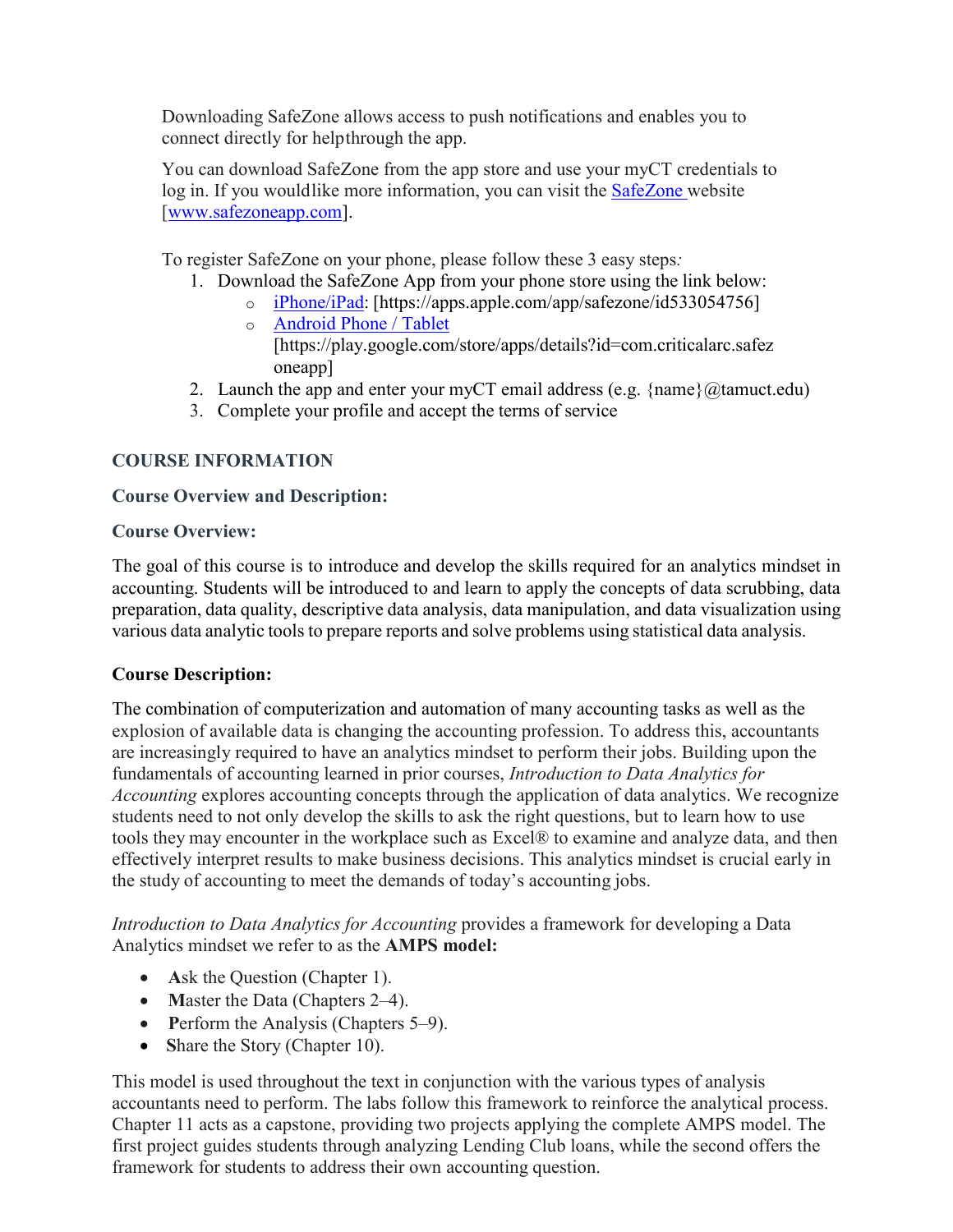# **Course Objective:**

- Explain how data analytics affects business and accounting, including the skills an analytic-minded Accountant needs.
- Explain how data are organized in accounting information systems, stored in relational database as well as extracted, transformed and loaded.
- Utilize various data analytics approaches, including data reduction, regression, classification, and clustering.
- Utilize data visualization techniques to communicate results.
- Compare how data analytics is utilized in Management Accounting, Internal Audit, External Audit and Continuous Auditing.
- Apply data analytics in a Management Accounting, Internal Audit, External Audit or Continuous Auditing scenario.
- Evaluate data quality using KPIs.
- Create visualizations of financial statement data.
- Demonstrate the application of data analytics tools used in accounting for decision making.
- Introduce OuickBooks Online.

**Textbook(s):**



Introduction to Data Analytics for Accounting, McGraw-Hill, 2021.

# ISBN: 978-1-26-406831-9

# **COURSE REQUIREMENTS**

# **Course Requirements:**

This course is made up of book chapters that are comprised of assignments, assessments, and labs to assist you in achieving the course and learning objectives/outcomes. Each week you will work on various combinations of assignments, activities, discussions, readings, research, etc., which will be made available to you on your canvas course.

# **Check-ins:**

You are required to make an appointment with me every week. These are weekly 15 minutes check ins. You can schedule it via this link.

# <https://calendly.com/a-singhvi/meet-with-dr-singhvi?month=2022-06>

You earn credit for meetings each week. Each week after meeting with me, you will post on assignment link the time and date of the meeting and feedback on it.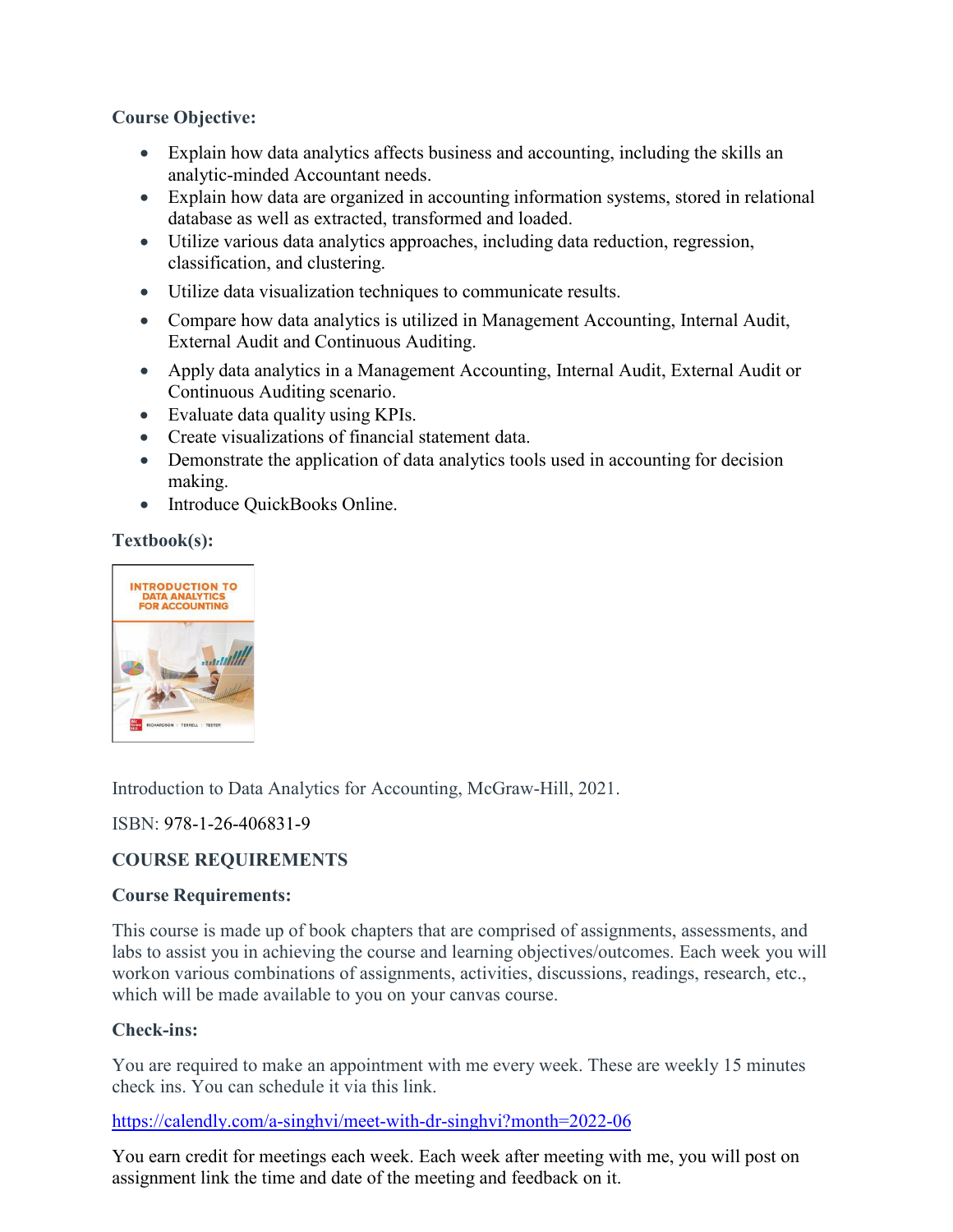### **Discussions:**

There will be weekly discussions that you are expected to post on each week. Each post must be detailed, complete and include all details answering all questions posted. All discussion posts will be graded.

### **Connect Assignments and Chapter Labs:**

There will be lab assignments throughout each chapter that will be due as per Connect. The number of lab assignments vary by chapter. You will be able to print them, work them out and then submit them online. The correct answers will be available thru Canvas after the due date and time. You should use these to review/study for the Capstone Exercises. days). At the end of the semester, I will replace your lowest lab score with the highest lab score. These labs will not be timed and may be taken up to TWO times. I will always take the higher of the two grades if you choose to retake a given lab. I will not replace missing or incomplete labgrades.

### **Capstone Exercise:**

There will be one Capstone exercise that will be accessed thru Canvas at the end of the semester. This capstone exercise is intended to let the students go through the entire data analysis process, start to finish. The idea is that the students operationalize the AMPS model by asking the question, finding and mastering the data, performing the analysis, and sharing the story. The Capstone will not be timed but may be submitted only ONE time. After the due date, you will be able to access your grade and see suggested solutions for each question.

### **Grading Criteria Rubric and Conversion:**

Students earn their course grades by completing scheduled assignments. There are no extra credit assignments for this course. To satisfactorily pass this course, students must complete each of the graded items listed below. Failure to submit appropriate documents for scoring in each category will result in a failing grade.

| <b>Course Element</b>                | <b>Points</b> |
|--------------------------------------|---------------|
| Check-ins                            | 80            |
| <b>Discussions</b>                   | 120           |
| Capstone Exercise                    | 300           |
| Connect Assignments and Chapter labs | 500           |
| Total                                | 1000          |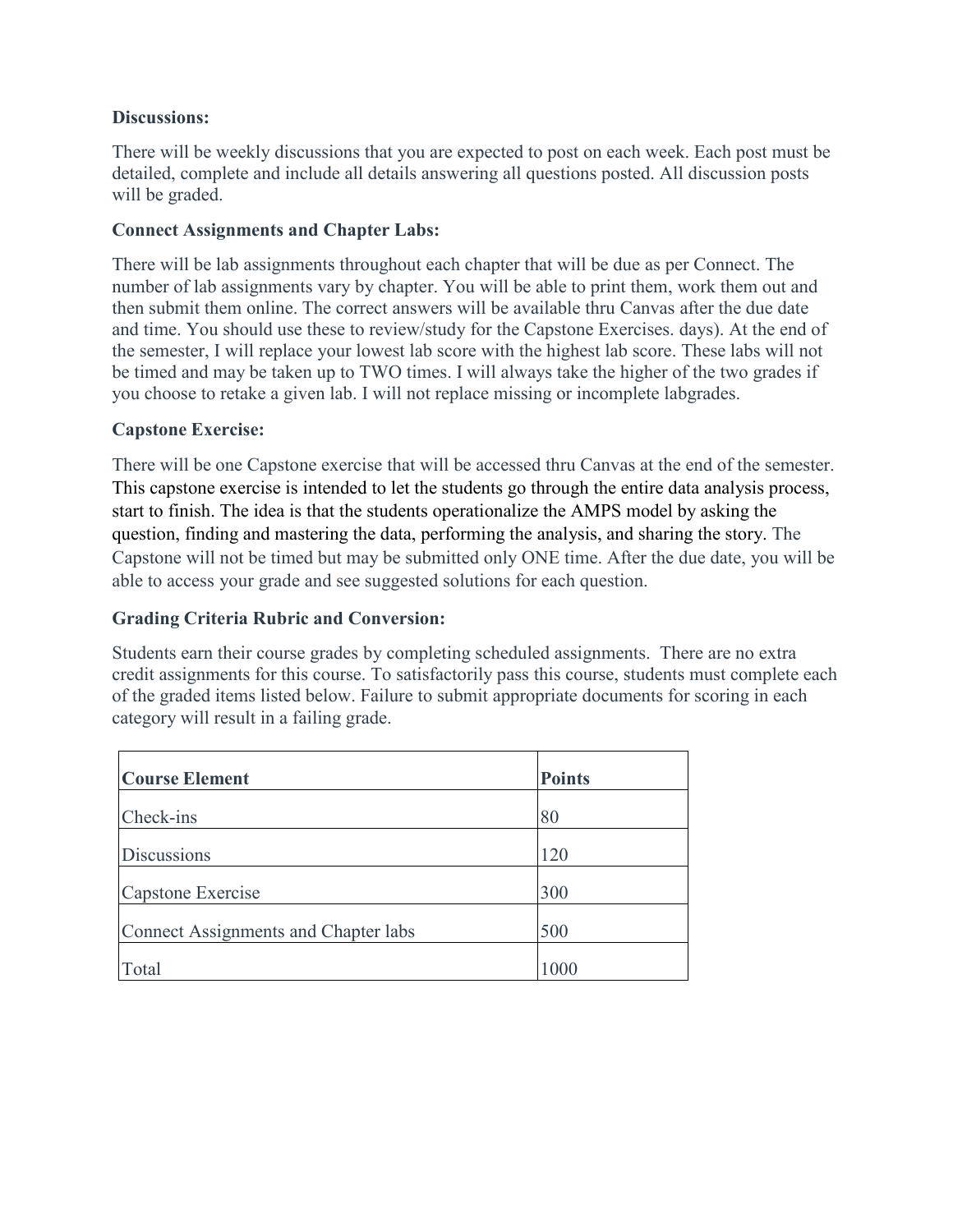| <b>Grade Percentage</b> | <b>Letter Grade</b> |
|-------------------------|---------------------|
| $90.0 - 100\%$          | A                   |
| $80.0 - 89.9 \%$        | B                   |
| $70.0 - 79.9 \%$        | C                   |
| $60.0 - 69.9 \%$        | D                   |
| $00.0 - 59.9 \%$        | F                   |

# **Posting of Grades:**

Grades will be posted on the Canvas Grade book where students can monitor their status.

# **COURSE OUTLINE AND CALENDAR**

### **Complete Course Calendar:**

The following schedule is tentative. If changes are necessary, they will be announced on Canvas. It is your responsibility to learn of any changes announced by your instructor.

| <b>Date</b>       | <b>Chapter</b> | <b>Assignments</b>                                                   |
|-------------------|----------------|----------------------------------------------------------------------|
| $\text{Week} - 1$ |                | Introduction                                                         |
| Week - 2          | Chapter 1      | Using Data Analytics to Ask and<br><b>AnswerAccounting Questions</b> |
| $\text{Weak}-2$   | Chapter 2      | Mastering the Data: An Introduction to Accounting Data               |
| $\text{Week} - 3$ | Chapter 3      | Accounting Data: Data Types and How They are Used                    |
| Week $-3$         | Chapter 4      | Master the Data: Preparing Data for Analysis                         |
| Week - 4          | Chapter 5      | Perform the Analysis: Types of Data Analytics                        |
| Week $-5$         | Chapter 6      | Perform the Analysis: Descriptive Analytics                          |
| Week - 5          | Chapter 7      | Perform the Analytics: Diagnostic Analytics                          |
| Week - $6$        | Chapter 8      | Perform the Analytics: Predictive Analysis                           |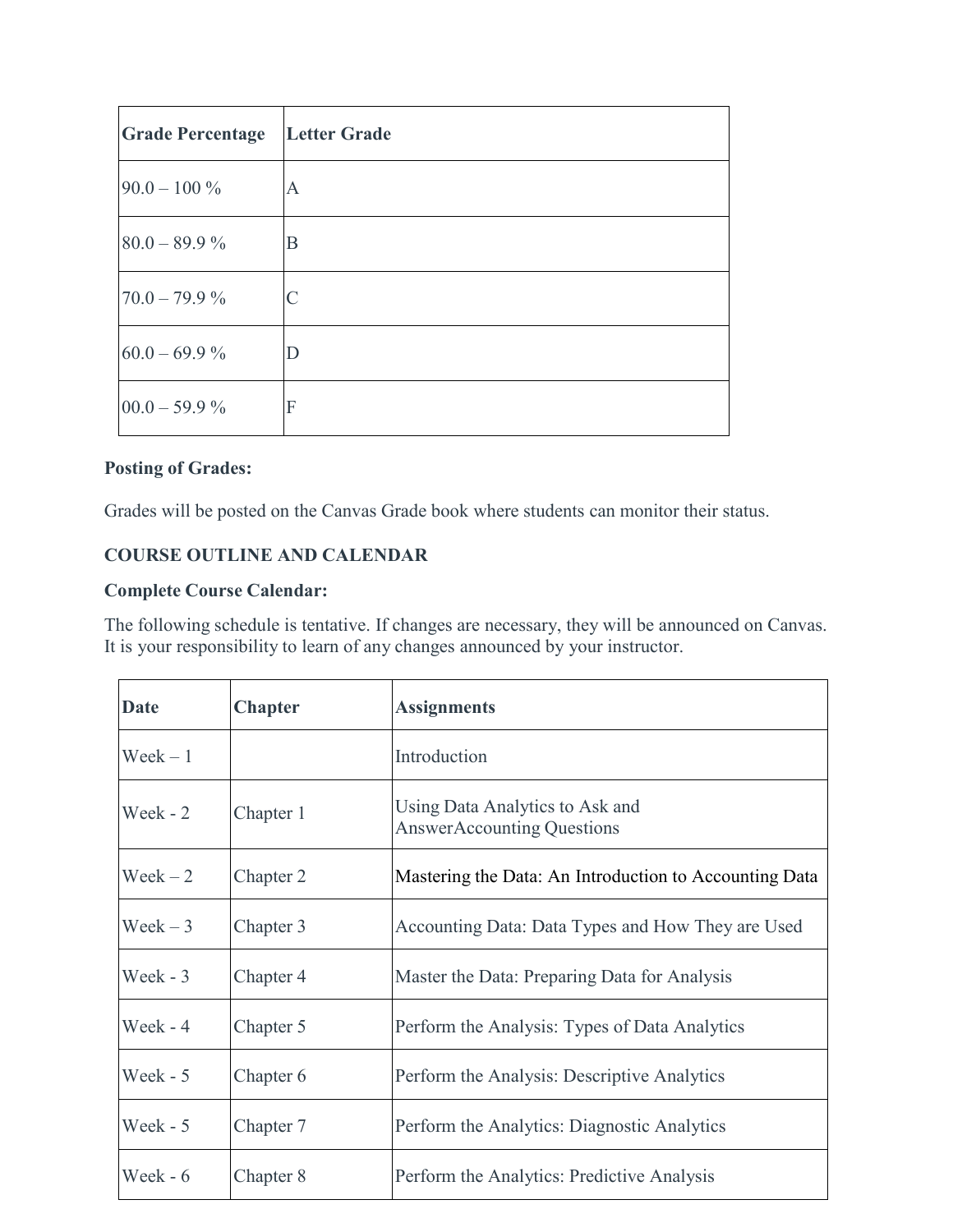| Week - 7 | Chapter 9  | Perform the Analytics: Prescriptive Analytics                     |
|----------|------------|-------------------------------------------------------------------|
| Week - 7 | Chapter 10 | Share the Story                                                   |
| Week - 8 | Chapter 11 | Using the AMPS Model to put it all Together: Capstone<br>Projects |

**Important University Dates:**

*<https://www.tamuct.edu/registrar/academic-calendar.html>*

# **TECHNOLOGY REQUIREMENTS AND SUPPORT Technology Requirements**

This course will use the A&M-Central Texas Instructure Canvas learning management system. **We strongly recommend the latest versions of Chrome or Firefox browsers. Canvas no longer supports any version of Internet Explorer.**

Logon to A&M-Central Texas Canvas [https://tamuct.instructure.com/] or access Canvas through the TAMUCT Online link in myCT [https://tamuct.onecampus.com/]. You will log in through our Microsoft portal.

Username: Your MyCT email address. Password: Your MyCT password

# **Canvas Support**

Use the Canvas Help link, located at the bottom of the left-hand menu, for issues with Canvas. You can select "Chat with Canvas Support," submit a support request through "Report a Problem," or call the Canvas support line: 1-844-757-0953.

For issues related to course content and requirements, contact your instructor.

# **Online Proctored Testing**

A&M-Central Texas uses Proctorio for online identity verification and proctored testing. This service is provided at no direct cost to students. If the course requires identity verification or proctored testing, the technology requirements are: Any computer meeting the minimum computing requirements, plus web camera, speaker, and microphone (or headset). Proctorio also requires the Chrome web browser with their custom plug in.

# **Other Technology Support**

For log-in problems, students should contact Help Desk Central, 24 hours a day, 7 days a week

Email: [helpdesk@tamu.edu](mailto:helpdesk@tamu.edu) Phone: (254) 519-5466 [Web Chat:](http://hdc.tamu.edu/) [http://hdc.tamu.edu] *Please let the support technician know you are an A&M-Central Texas student.*

# **UNIVERSITY RESOURCES, PROCEDURES, AND GUIDELINES**

# **Drop Policy**

If you discover that you need to drop this class, you must complete the [Drop Request](https://federation.ngwebsolutions.com/sp/startSSO.ping?PartnerIdpId=https://eis-prod.ec.tamuct.edu:443/samlsso&SpSessionAuthnAdapterId=tamuctDF&TargetResource=https%3a%2f%2fdynamicforms.ngwebsolutions.com%2fSubmit%2fStart%2f53b8369e-0502-4f36-be43-f02a4202f612) Dynamic Form through Warrior Web.

[https://federation.ngwebsolutions.com/sp/startSSO.ping?PartnerIdpId=https://eisprod.ec.tamuct.edu:443/samlsso&SpSessionAuthnAdapterId=tamuctDF&TargetResource=https%3a %2f%2fdynamicforms.ngwebsolutions.com%2fSubmit%2fStart%2f53b8369e-0502-4f36-be43-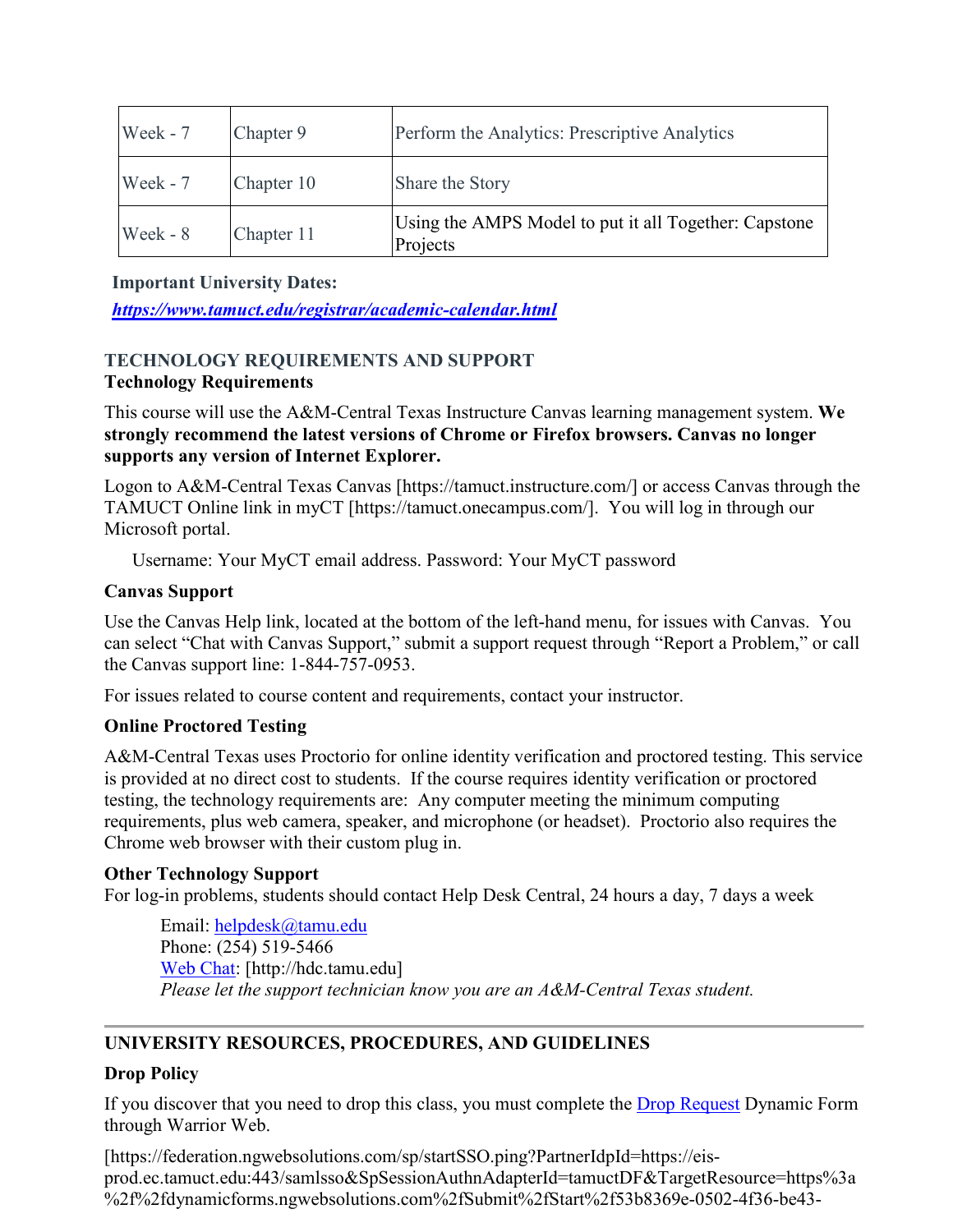# f02a4202f612].

Faculty cannot drop students; this is always the responsibility of the student. The Registrar's Office will provide a deadline on the Academic Calendar for which the form must be completed. Once you submit the completed form to the Registrar's Office, you must go into Warrior Web and confirm that you are no longer enrolled. If you still show as enrolled, FOLLOW-UP with the Registrar's Office immediately. You are to attend class until the procedure is complete to avoid penalty for absence. Should you miss the drop deadline or fail to follow the procedure, you will receive an F in the course, which may affect your financial aid and/or VA educational benefits.

# **Academic Integrity**

Texas A&M University-Central Texas values the integrity of the academic enterprise and strives for the highest standards of academic conduct. A&M-Central Texas expects its students, faculty, and staff to support the adherence to high standards of personal and scholarly conduct to preserve the honor and integrity of the creative community. Any deviation by students from this expectation may result in a failing grade for the assignment and potentially a failing grade for the course. All academic misconduct concerns will be referred to the Office of Student Conduct. When in doubt on collaboration, citation, or any issue, please contact your instructor before taking a course of action.

For more [information](https://nam04.safelinks.protection.outlook.com/?url=https%3A%2F%2Fwww.tamuct.edu%2Fstudent-affairs%2Fstudent-conduct.html&data=04%7C01%7Clisa.bunkowski%40tamuct.edu%7Ccfb6e486f24745f53e1a08d910055cb2%7C9eed4e3000f744849ff193ad8005acec%7C0%7C0%7C637558437485252160%7CUnknown%7CTWFpbGZsb3d8eyJWIjoiMC4wLjAwMDAiLCJQIjoiV2luMzIiLCJBTiI6Ik1haWwiLCJXVCI6Mn0%3D%7C1000&sdata=yjftDEVHvLX%2FhM%2FcFU0B99krV1RgEWR%2BJ%2BhvtoR6TYk%3D&reserved=0) regarding the Student Conduct process, [https://www.tamuct.edu/studentaffairs/student-conduct.html].

If you know of potential honor violations by other students, you may [submit](https://nam04.safelinks.protection.outlook.com/?url=https%3A%2F%2Fcm.maxient.com%2Freportingform.php%3FTAMUCentralTexas%26layout_id%3D0&data=04%7C01%7Clisa.bunkowski%40tamuct.edu%7Ccfb6e486f24745f53e1a08d910055cb2%7C9eed4e3000f744849ff193ad8005acec%7C0%7C0%7C637558437485262157%7CUnknown%7CTWFpbGZsb3d8eyJWIjoiMC4wLjAwMDAiLCJQIjoiV2luMzIiLCJBTiI6Ik1haWwiLCJXVCI6Mn0%3D%7C1000&sdata=CXGkOa6uPDPX1IMZ87z3aZDq2n91xfHKu4MMS43Ejjk%3D&reserved=0) a report, [https://cm.maxient.com/reportingform.php?TAMUCentralTexas&layout\_id=0].

# **Academic Accommodations**

At Texas A&M University-Central Texas, we value an inclusive learning environment where every student has an equal chance to succeed and has the right to a barrier-free education. The Warrior Center for Student Success, Equity and Inclusion is responsible for ensuring that students with a disability receive equal access to the university's programs, services and activities. If you believe you have a disability requiring reasonable accommodations, please contact the Office of Access and Inclusion, WH-212; or call (254) 501-5836. Any information you provide is private and confidential and will be treated as such.

For more information, please visit our [Access & Inclusion](https://tamuct.instructure.com/courses/717) Canvas page (log-in required) [https://tamuct.instructure.com/courses/717]

# **Important information for Pregnant and/or Parenting Students**

Texas A&M University-Central Texas supports students who are pregnant and/or parenting. In accordance with requirements of Title IX and related guidance from US Department of Education's Office of Civil Rights, the Dean of Student Affairs' Office can assist students who are pregnant and/or parenting in seeking accommodations related to pregnancy and/or parenting. Students should seek out assistance as early in the pregnancy as possible. For more information, please visit Student [Affairs](https://www.tamuct.edu/student-affairs/pregnant-and-parenting-students.html) [https://www.tamuct.edu/student-affairs/pregnant-and-parenting-students.html]. Students may also contact the institution's Title IX Coordinator. If you would like to read more about these [requirements and guidelines](http://www2.ed.gov/about/offices/list/ocr/docs/pregnancy.pdf) online, please visit the website

[http://www2.ed.gov/about/offices/list/ocr/docs/pregnancy.pdf].

Title IX of the Education Amendments Act of 1972 prohibits discrimination on the basis of sex and gender–including pregnancy, parenting, and all related conditions. A&M-Central Texas is able to provide flexible and individualized reasonable accommodation to pregnant and parenting students. All pregnant and parenting students should contact the Associate Dean in the Division of Student Affairs at (254) 501-5909 to seek out assistance. Students may also contact the University's Title IX Coordinator.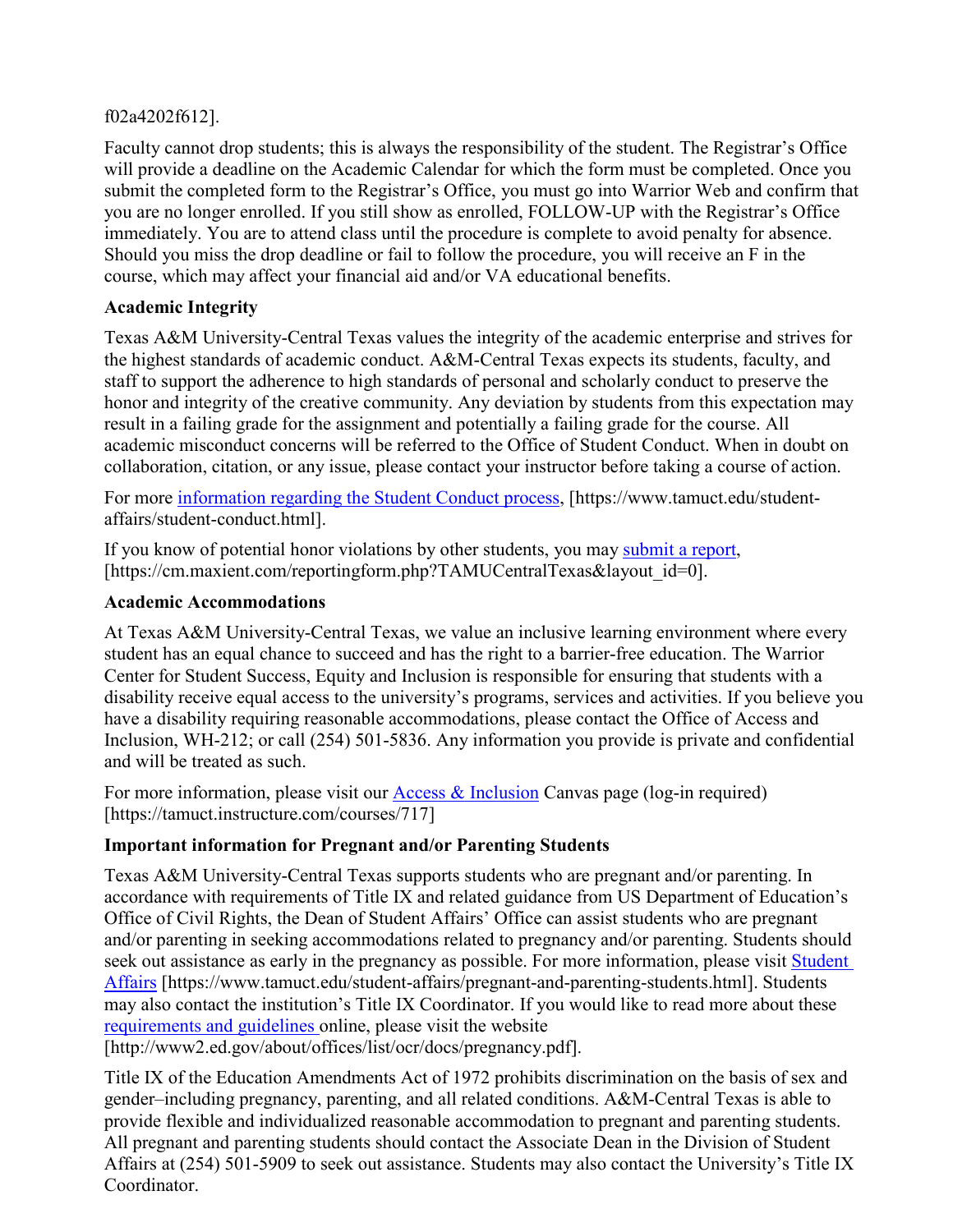# **Tutoring**

Tutoring is available to all A&M-Central Texas students, both virtually and in-person. Student success coaching is available online upon request.

If you have a question, are interested in becoming a tutor, or in need of success coaching contact the Warrior Center for Student Success, Equity and Inclusion at (254) 501-5836, visit the Warrior Center at 212 Warrior Hall, or by emailing [WarriorCenter@tamuct.edu.](mailto:WarriorCenter@tamuct.edu)

To schedule tutoring sessions and view tutor availability, please visit Tutor [Matching](https://tutormatchingservice.com/TAMUCT) [Services](https://tutormatchingservice.com/TAMUCT) [https://tutormatchingservice.com/TAMUCT] or visit the Tutoring Center in 111 Warrior Hall.

Chat live with a remote tutor 24/7 for almost any subject from on your computer! Tutor.com is an online tutoring platform that enables A&M-Central Texas students to log in and receive online tutoring support at no additional cost. This tool provides tutoring in over 40 subject areas except writing support. Access Tutor.com through Canvas.

# **University Writing Center**

Located in Warrior Hall 416, the University Writing Center (UWC) at Texas A&M University– Central Texas (A&M–Central Texas) is a free service open to all A&M–Central Texas students. For the Summer 2022 semester, the hours of operation are from 10:00 a.m.-4:00 p.m. Monday thru Thursday in Warrior Hall 416 (with online tutoring available every hour as well) with satellite hours available online only Monday thru Thursday from 6:00-9:00 p.m. and most Saturdays from 12:00- 3:00 p.m.

Tutors are prepared to help writers of all levels and abilities at any stage of the writing process. While tutors will not write, edit, or grade papers, they will assist students in developing more effective composing practices. By providing a practice audience for students' ideas and writing, our tutors highlight the ways in which they read and interpret students' texts, offering guidance and support throughout the various stages of the writing process. In addition, students may work independently in the UWC by checking out a laptop that runs the Microsoft Office suite and connects to WIFI, or by consulting our resources on writing, including all of the relevant style guides. Whether you need help brainstorming ideas, organizing an essay, proofreading, understanding proper citation practices, or just want a quiet place to work, the UWC is here to help!

Students may arrange a one-to-one session with a trained and experienced writing tutor by making an appointment via [WCOnline](https://tamuct.mywconline.com/) at [https://tamuct.mywconline.com/]. In addition, you can email Dr. Bruce Bowles Jr. at bruce.bowles@tamuct.edu if you have any questions about the UWC, need any assistance with scheduling, or would like to schedule a recurring appointment with your favorite tutor.

# **University Library**

The University Library provides many services in support of research across campus and at a distance. We offer over 200 electronic databases containing approximately 400,000 eBooks and 82,000 journals, in addition to the 96,000 items in our print collection, which can be mailed to students who live more than 50 miles from campus. Research guides for each subject taught at A&M-Central Texas are available through our website to help students navigate these resources. On campus, the library offers technology including cameras, laptops, microphones, webcams, and digital sound recorders.

Research assistance from a librarian is also available 24 hours a day through our online chat service, and at the reference desk when the library is open. Research sessions can be scheduled for more comprehensive assistance, and may take place virtually through WebEx, Microsoft Teams or inperson at the library. Schedule an [appointment](https://nam04.safelinks.protection.outlook.com/?url=https%3A%2F%2Ftamuct.libcal.com%2Fappointments%2F%3Fg%3D6956&data=04%7C01%7Clisa.bunkowski%40tamuct.edu%7Cde2c07d9f5804f09518008d9ab7ba6ff%7C9eed4e3000f744849ff193ad8005acec%7C0%7C0%7C637729369835011558%7CUnknown%7CTWFpbGZsb3d8eyJWIjoiMC4wLjAwMDAiLCJQIjoiV2luMzIiLCJBTiI6Ik1haWwiLCJXVCI6Mn0%3D%7C3000&sdata=KhtjgRSAw9aq%2FoBsB6wyu8b7PSuGN5EGPypzr3Ty2No%3D&reserved=0)